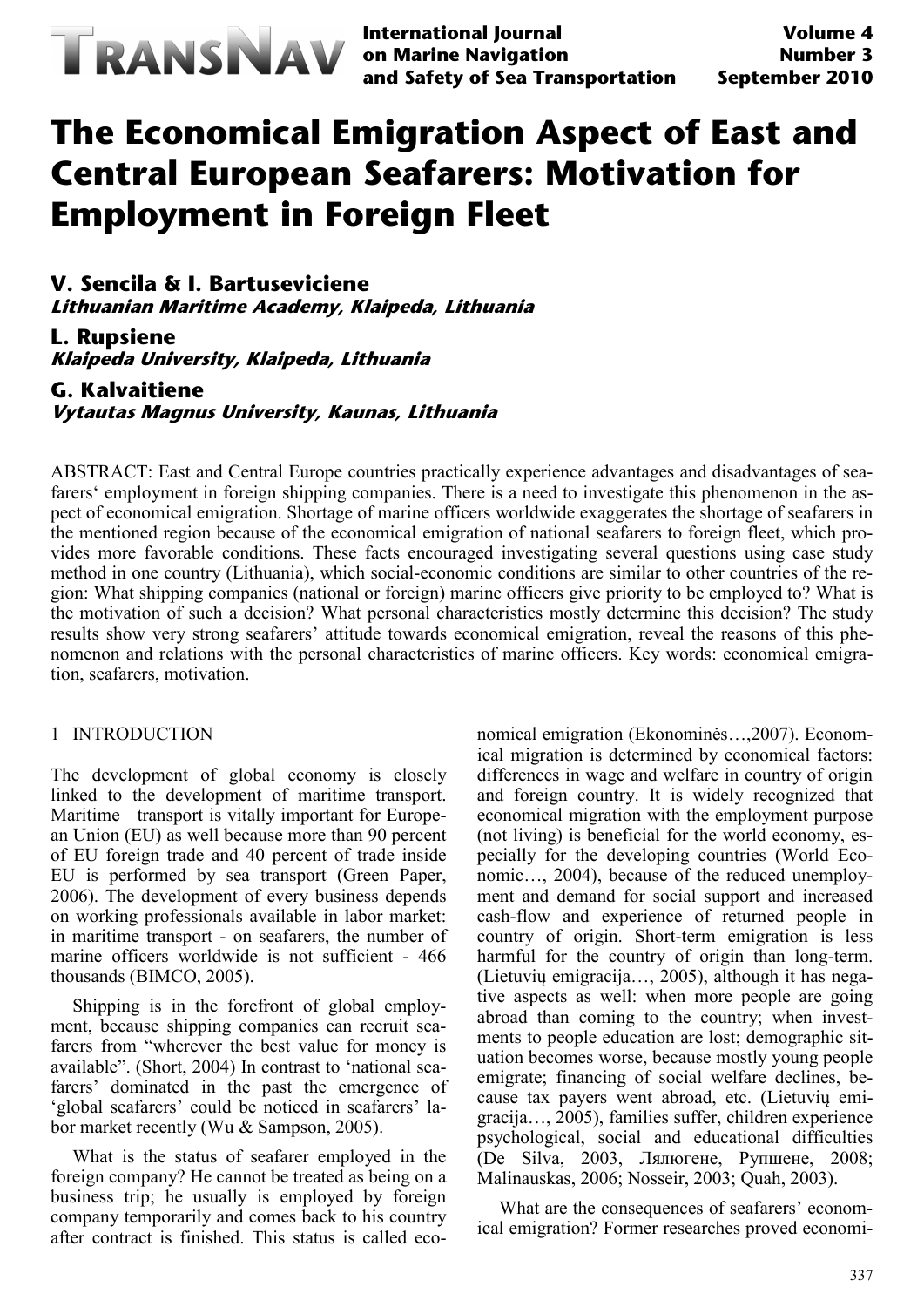cal benefit of seafarers' economical emigration for country of origin: e.g., Latvian seafarer working if foreign company gets salary above Latvian average and in 4-5 years returns his educational investments (Gulans, 1999); Lithuanian seafarers employed in the foreign fleet create about 60mil. Euro added value per year while consuming and investing in Lithuania (Policy Research Corporation, 2004).

Economical emigration of seafarers is beneficial for the country-recipient; it partly helps to solve the problem of seafarers' shortage. There is a shortage of seafarers worldwide especially in economically developed countries (BIMCO, 2005); the shortage will increase in the nearest future because of high competition in maritime sector – shipping companies are reducing costs and salaries accordingly (Yamamoto, 2000; Lopez, 1989), it can be mentioned, that seafarers' salaries for West European people are already unattractive nowadays (Green paper, 2006). The number of qualified seafarers and cadets is reducing, this negatively affects maritime sector (Brownrigg et al., 2001; Gardner and Pettit, 1996, 1999; Leggate, 2004; Pettit et al., 2004; Selkou and Roe, 2002).

Meanwhile the salary offered by West European shipping companies is attractive for seafarers from less developed countries, such as East and Central European seafarers. It is predicted that in future the majority of marine officers worldwide will be employed from the less developed countries (Glen, 2008).

The East and Central European national shipping companies will face the dual problem: on one hand there is a shortage of marine officers overall and on the over hand some marine officers will be employed by foreign shipping companies because of better salaries and welfare. That is a threat for existence and competitiveness of the maritime industry of mentioned region.

# 2 THE RESEARCH PROBLEM

In order to understand better the mentioned problem and find practical solutions the seafarers' migration phenomenon needs thorough investigation. Some aspect of the problem already have been analyzed in China: recently the tendency towards employment in foreign companies in China is growing (Wu, 2004b; Wu, 2003); one third of Chinese seafarers prefer to be employed by foreign companies, especially – Western; 30 percent do not have any preferences, the attractive salary and welfare onboard the ship are the most important factors determining selection of the company (Wu, 2005). The discrimination in salaries comparing to other nationalities and communication problems were mentioned as negative factors of Chinese seafarers' employment in foreign companies (Wu, 2005).

Unfortunately, the researches about attitude of East and Central European seafarers towards employment in foreign companies were not found. This fact caused investigating several questions using case study method in one country (Lithuania) in 2008: What shipping companies (national or foreign) marine officers give priority to be employed to? What are the reasons of such a decision? What personal characteristics mostly determine this decision?

# 3 THE RESEARCH METHODOLOGY

# 3.1 *The sample size*

Lithuanian marine officers were under investigation. The sample selection was based on the notion that seafarer is a person holding seafarers' book (Lietuvos…, 2006). In the period of 2003-2007 there were 10982 such a persons in Lithuania (2003-2007 metais…, 2008): 7337 of them had Certificate of Competence, and 2927 were marine officers (1552 – navigators, 1375 – engineers). It was decided to make a random sampling and examine all the marine officers attending qualification upgrading courses at LMA (Lithuanian Maritime Academy) and visiting shipping and crewing companies in Lithuania in three months period. Finally, the representative (in view of age and qualifications, with 5 percent bias) sample consisting of 355 marine officers was formed (42 percent of them work if Lithuanian companies;  $58 - in foreign$ .

# 3.2 *The research instrument*

The research data were collected in written form using originally designed questionnaire. Two major components matching the research aims can be distinguished in the questionnaire structure: in order to get data related to the first aim of the research, the close question with dichotomous answers (what shipping companies (national or foreign) the person give priority to be employed to?) and open questions about advantages and disadvantages of employment in foreign company were presented; in order to get data related to the second aim - several questions hypothetically treated as personal characteristics and influencing factors of the selection of the foreign company for employment were presented (marine officers were asked about their qualification, age, years at sea, salary's satisfaction, country of employment company, management level, about their opinion on the seafarer's profession perspectives in Lithuania and worldwide). Using factor analysis method 47 scales of motives of selection of seafarer's profession were grouped as personal char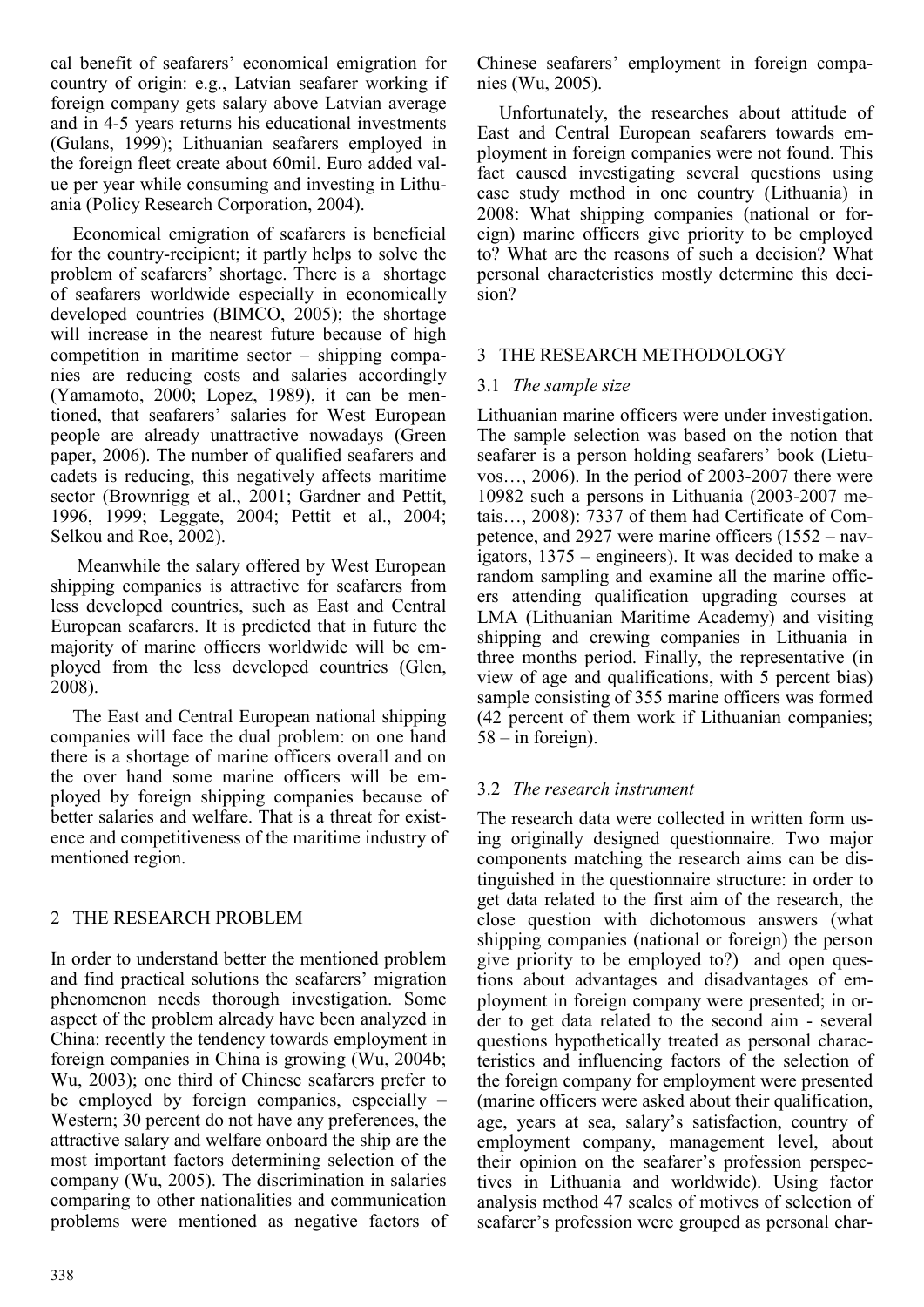acteristics influencing selection of the company to be employed to.

## 3.3 *The data analysis*

The obtained research data were analyzed using qualitative and quantitative methods. Qualitative data were analyzed using statistical analysis methods (SPSS for Windows): factor analysis of seafarer's profession selection motives; independent variables discriminant analysis of respondents' attitude towards preferences in selection of the company; Chisquare test for evaluating differences among groups; Pearson's correlation coefficient for relation's strength evaluation, descriptive statistics (frequencies). Qualitative (open questions answers) data were analyzed using content analysis method.

# 4 THE RESEARCH RESULTS

4.1 *What shipping companies (national or foreign) marine officers give priority to be employed to? and why?*

Despite the fact that 40 percent of respondents mentioned that they never mind in which country's company they prefer to work, answers the other question showed that the majority (68 percent) would choose the foreign company. Students' opinion towards employment in foreign companies is even stronger: according to similar research performed in 2008 with students (who are potential seafarers) 82 percent of students of marine specialties have stronger will to be employed in foreign company.

Investigation of the reasons for selecting employment in foreign or national companies by using content analysis method allowed revealing four categories (Fig.1): salary, work and living conditions, physiological environment and career perspectives. As it can be seen in figure 1, not only economical factors determine attractiveness of foreign companies for seafarers. Working and living conditions onboard foreign ships are more attractive: newer, more technically advanced and safer ships; modern and better ship equipment; shorter time at sea; more convenient work schedule; better nourishment.

Better psychological environment in foreign companies is also mentioned by seafarers. It is described as more respectful communication with seafarers, better discipline and orderliness onboard the ships, more honest and better interrelationships among seafarers, better working and living environment.

The opinion about better career perspectives in the foreign companies noted as well, such as more possibilities: to select appropriate shipping company in the international market; to obtain higher rank faster; to learn English language; to upgrade qualification.



Figure 1. The reasons of prioritizing employment in foreign companies revealed by content analysis method.

## 4.2 *What personal seafarers' characteristics mostly determine the decision to be employed in foreign company?*

Using discriminant analysis of marine officers' data the canonic function was developed, this function describes 100 percent of variable dispersion. Wilks' Lambda statistics  $0.407$  and  $p=0.000$  show that means of canonic function values in different groups statistically significantly differ, that indicates possibility for discrimination. Analyzing the coefficients of canonic function and structural coefficients (table 1) can be noticed that only one variable have the best discriminant feature and influences magnitude of canonic function: the marine officer's employment company. The strong correlation shows that majority of seafarers working in Lithuanian fleet prioritize Lithuanian shipping companies and seafarers working in foreign fleet prioritize foreign shipping companies.

Indication of discriminant power is rather low (table 1), but conclusions about marine officers tend to choose foreign companies can be formulated: they are employed by foreign companies now; they are marine engineers; they are satisfied by their salaries; they have chosen seafarer's profession purposefully.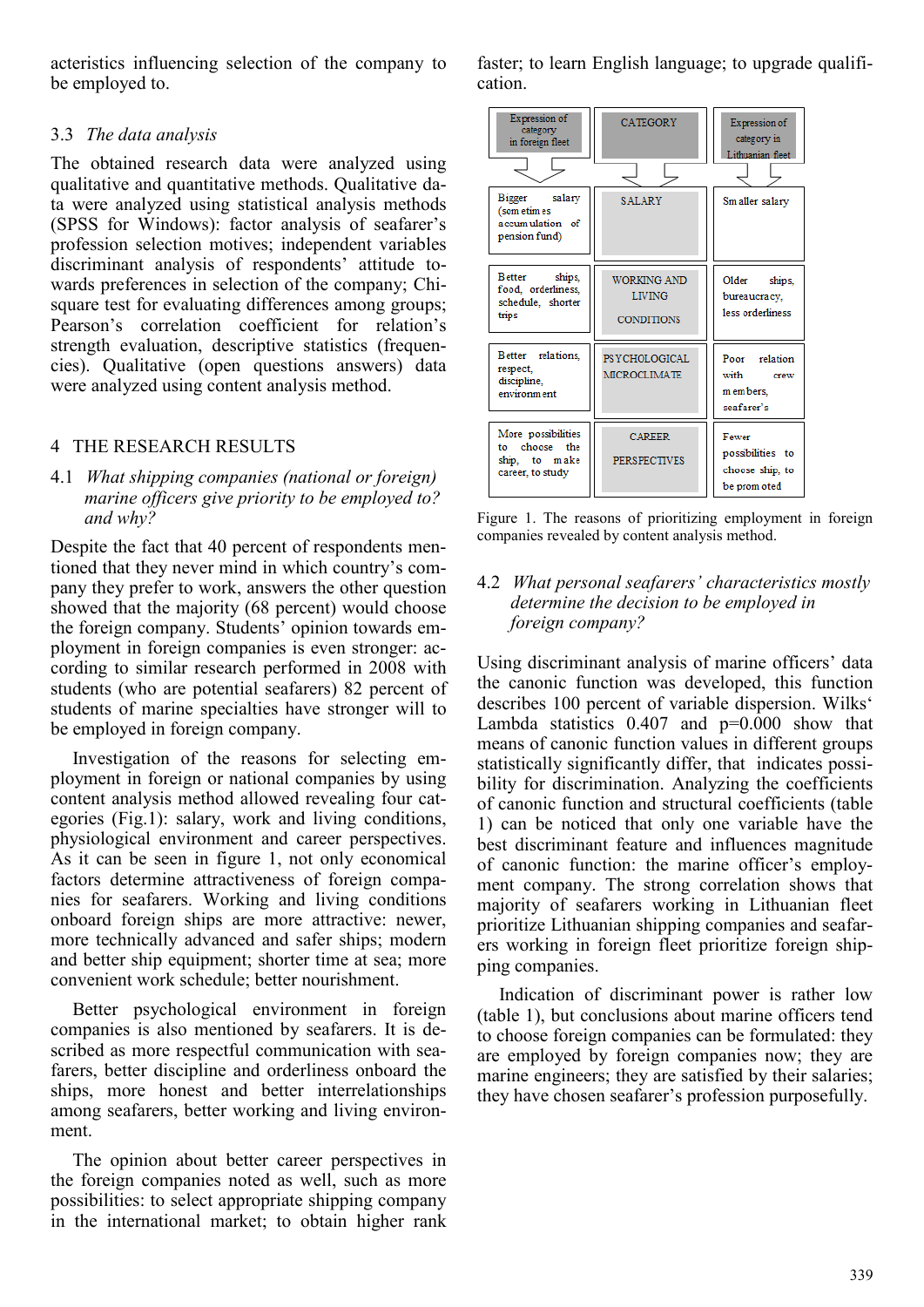|                  | Table 1. The results of discriminant and correlation analysis of |  |  |
|------------------|------------------------------------------------------------------|--|--|
| seafarers' data. |                                                                  |  |  |

| Discrimination<br>variables                                               | Wilks'<br>Lambda | F                | p                    | r    | Coefficient Structural<br>of canonic<br>function | coefficient        |
|---------------------------------------------------------------------------|------------------|------------------|----------------------|------|--------------------------------------------------|--------------------|
| Personal characteristics (I)                                              |                  |                  |                      |      |                                                  |                    |
| Management<br>level<br>(management/                                       | 1.000            | .051             | .822.027             |      | $-105$                                           | .014               |
| operational)<br>Qualification<br>(navigator/                              | .943             | 10.062 .002 .210 |                      |      | .388                                             | .204               |
| engineer)<br>Age<br>Years at sea                                          | .986<br>.991     | 2.357<br>1.489   | $.127 - 184$<br>.224 | .154 | $-.235$<br>.004                                  | $-.099$<br>$-.078$ |
| Present<br>employment                                                     | .498             | 168.638.000 688  |                      |      | .991                                             | .833               |
| company<br>Salary<br>satisfaction                                         | .977             | 3.998            | $.047$ $.145$        |      | .040                                             | .128               |
| Opinion<br>about seafarer's<br>profession<br>perspectives<br>in Lithuania | .984             | 2.685            | $.105$ 033           |      | .269                                             | .105               |
| Opinion<br>about seafarer's<br>profession<br>perspectives<br>worldwide    | 1.000            | .020             | .886.096             |      | $-109$                                           | .009               |

Personal characteristics (II) – motives of choosing profession

| Emotional<br>attractiveness | 994  | .980  | 324 - 053    | $-.090$ | $-.064$ |
|-----------------------------|------|-------|--------------|---------|---------|
| Coincidence                 | .974 | 4.384 | $.038 - 137$ | .002    | $-134$  |
| Economical<br>benefit       | .996 | 692   | .086<br>407  | $-157$  | .053    |
| New<br>opportunities        | .983 | 2.819 | 095 145      | 123     | .108    |
| Prestige                    | .988 | 2.045 | $.155 - 176$ | $-245$  | $-.092$ |
| Privileges                  | 999  | .101  | $.751 - 013$ | $-114$  | $-.020$ |
| Influence of<br>intimates   | 999  | 195   | $.659 - 027$ | $-252$  | $-.028$ |

# 5 DISCUSSION AND CONCLUSIONS

The research revealed that the attitude towards employment in foreign company prevails among marine officers (68 percent of respondents give priority to foreign company). This indicator exceeds the country's average, as it is pointed in Strategy of regulation of economical emigration in Lithuania (Ekonominės…, 2007), the number of Lithuanians willing to emigrate because of economical reasons declines: in 2001 there were 63 percent of respondents wanted to emigrate, in 2005 – 16,2 percent. Additionally it was discovered that students comparing to working seafarers have stronger desire to be employed by foreign company (82 percent). This fact matches the general Lithuanian situation: younger people comparing to older ones tend to go abroad for making money (Ekonominės…, 2007).

The research revealed the reasons of prioritizing foreign companies. The main reason of being employed in foreign company likewise in China (Wu,

2005) was mentioned bigger salary. In economically developed countries seafarer's profession loses its attractiveness because of the specific nature of seafarer's work and isolation (Study on the Supply…, 2005). Meanwhile for the people from less economically developed countries the bigger salary's issue is important (Lopez, 1989). That explains the importance of economical factor for Lithuanian seafarers selecting Employment Company.

However rising living standards reduces people's will to work in foreign companies – this is illustrated by China example: it is difficult to hire seafarers in China's shore regions, where economical boom can be noticed (Short, 2004), the number of people willing to study maritime professions is declining because of rising living standards. This can be illustrated also by the Lithuanian example: the country has been developing rapidly last decade, the number of students of marine specialties was not big: in 2005 there were only 550 people studying marine specialties, although Lithuanian MET institutions (LMA and KUMI) were capable to provide education for 1250 students (Senčila & Bartusevičienė, 2005). In addition there is no guarantee that graduates will go to sea, according to research in 2006 only 65 percent of students are going to work as seafarers, 21- have not decided, 14 – decided no to go to sea (Senčila et al., 2006a).

Hypothetically can be noticed that economical development of East and Central Europe will reduce attractiveness of seafarers' profession because of salary and less young people will enter MET institutions. However if the salaries of seafarers of East and Central Europe and traditional maritime countries will be similar will the seafarers choose national shipping companies? If the reason for selection of foreign company was only economical we could predict positive answer.

Seafarers' responses highlight the other advantages of employment in foreign companies, e.g. significance of psychological microclimate. Naturally psychological microclimate is important for seafarers being physically and psychologically isolated from the world (Lamvik, 2002). It was mentioned in the researches that seafarers working in foreign companies experience psychological difficulties (Dyer-Smith, 1993); since the crews are becoming multinational, multicultural and multilingual (Squire, 2006), the feeling of isolation increases because of differences in seafarers' languages, culture, education (Knudsen, 2008). Probably these psychological difficulties are lesser comparing to difficulties in national shipping companies, because the respondents mentioned that psychological microclimate is better in foreign companies.

The importance of working and living conditions was emphasized by Lithuanian research participants: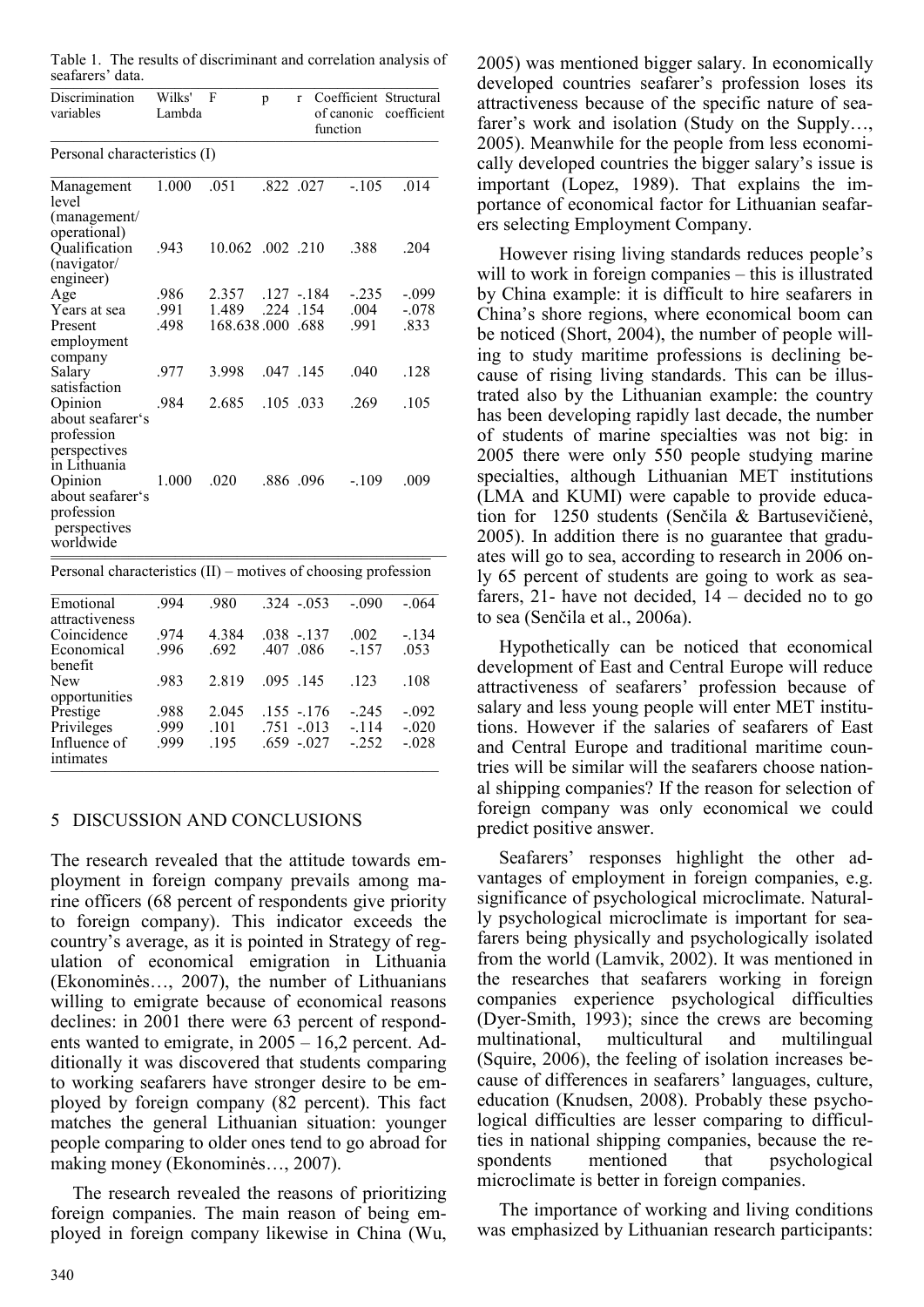foreign companies are prioritized because of better working and living conditions. It can be noted that generally seafarers' working and living conditions have been changed significantly. For example, Kahveci (2007a) investigations revealed several recent changes in seafarers' life at sea: difficulties for seafarers to come ashore (because of ISPS Code implementation); less time spent ashore (because of less time in ports); diminished usage of the facilities ashore (libraries, sport halls, excursions, cultural events), less social contacts with colleagues (smaller crews). Kahveci (2007b) has analyzed 4000 responses and determined that 64 percent of respondents during last 8 weeks was not ashore, 32 percent were ashore for 2 hours; the majority could reach only the nearest phone-box. The possibilities of relaxation ashore reduced and accordingly the requirements to have alternatives aboard increased. In order to attract young people and sustain qualified seafarers at sea, foreign companies are trying to improve working and living conditions on board, they establish cinemas, sport facilities, saunas, libraries, etc. on ships (Sampson, 2008).

The employment in foreign companies for Lithuanian seafarers is more attractive because of the career possibilities. This fact is also proved by Swedish research (Study on the Supply …, 2005): because of the shortage of marine officers the companies started to hire younger and less experienced seafarers and help propose career mapping for them.

The research revealed the personal characteristics of seafarers tend to be employed by foreign company: seafarers are already employed by foreign companies; they are marine engineers; they are satisfied by their salaries; they have chosen seafarer's profession purposefully. That means that seafarers will not change foreign company to Lithuanian one. However it was discovered that seafarers working in Lithuanian companies prioritize to work in Lithuanian companies and will not change Lithuanian company for foreign one. That means that the shortage of marine officers in Lithuania will not increase because of crossover of working seafarers from Lithuanian companies to foreign ones and vise versa.

It can be mention that the number of working marine officers in Lithuania will be reduced in nearest future: they are achieving pension age, some of them are changing work profile. According to Senčila et al. (2006b) research, only one third of working seafarers are younger than 40 years, two thirds are older and will not go to sea in 10-15 years. So, the number of working places in Lithuanian fleet is increasing. That's why the opinion of potential seafarers (students of marine specialties) towards employment in foreign companies is vitally important, because they will replace experienced marine officers in near future. The similar research with students revealed that

majority of students tends to select foreign companies for employment; it will negatively affect the competitiveness of Lithuanian shipping companies in future.

It is clear that investigations in several East and Central counties would allow making more reliable conclusions about marine officers' attitude towards economic emigration; however case study analysis performed in one country (Lithuania), which socialeconomic conditions are similar to other countries of the region, is significant, because it reveals essential inferences about the important issue for entire region.

### **REFERENCES**

- BIMCO/ISF. 2005. BIMCO/ISF 2005 Manpower Update: the Worldwide Demand of and Supply for Seafarers. Institute for Employment Research, University of Warwick.
- Brownrigg, M., Dawe, G., Mann, M., and Weston, P. 2001. Developments in UK Shipping: the Tonnage Tax. Maritime Policy and Management  $28(3)$ :  $213 - 223$ .
- De Silva, I. 2003. Demographic and Social Trends Affecting Families in the South and Central Asian Region. Major Trends Affecting Families: A Background Document. Report for United Nations, Department of Economic and Social Affairs, Division for Social Policy and Development, Program [http://www.un.org/esa/socdev/family/Publications/mtdesilv](http://www.un.org/esa/socdev/family/Publications/mtdesilva.pdf) [a.pdf.](http://www.un.org/esa/socdev/family/Publications/mtdesilva.pdf) [Retrieved 11 09 2008].
- Dyer-Smith, M.B.A. 1992. Shipboard Organisation the Choices for International Shipping. Journal of Navigation 45 (3): 414-424.
- Ekonominės migracijos reguliavimo strategija. 2007. LR vyriausybės 2007 04 25 nutarimas Nr. 416.
- Gardner, B. and Pettit, S. 1996. UK Requirement for People with Experience of Working at Sea. The Cardiff University Study. [http://www.britishshipping.org/british/index.htm.](http://www.britishshipping.org/british/index.htm) [Retrieved 19 09 2008].
- Gardner, B., Pettit, S. 1999. The Land-Based Jobs Market for Seafarers; consequences of market imbalance and policy implications. Marine Policy, 23(2): 161 – 175.
- Glen., D. 2008. What do we know about the labour market for seafarers? A view from the UK. Marine Policy 32 (6): 845- 855.
- Green Paper: Towards a future Maritime Policy for the Union; A European vision for the oceans and Seas. 2006. Brussels: communities. [http://ec.europa.eu/maritimeaffairs/pdf/](http://ec.europa.eu/maritimeaffairs/pdf/%20com_2006_0275_en_part2.pdf.%20%5bRetrieved%2020%2011%20200)

[com\\_2006\\_0275\\_en\\_part2.pdf. \[Retrieved](http://ec.europa.eu/maritimeaffairs/pdf/%20com_2006_0275_en_part2.pdf.%20%5bRetrieved%2020%2011%20200) 20 11 2007].

- Gulans, P. 1999. Kugu virsnieku sagatavošanas ekonomiska efektivitate. Riga: Latvijas Jūras akademija.
- Kahveci, E. 2007a. [Port based welfare services for seafarers.](http://www.itfglobal.org/seafarers-trust/welfarerpt.cfm)<br>SIRC Symposium, Cardiff University. Symposium, Cardiff University. [http://www.sirc.cf.ac.uk/pdf/Symposium%20 Proceed](http://www.sirc.cf.ac.uk/pdf/Symposium%20%20Proceedings%202007.pdf)[ings%202007.pdf.](http://www.sirc.cf.ac.uk/pdf/Symposium%20%20Proceedings%202007.pdf) [Retrieved 10 09 2008].
- Kahveci, E. 2007b. [Reviewing seafarers' welfare at sea and](http://www.sirc.cf.ac.uk/The%20Sea/186%20mar-apr%2007.pdf)  [ashore.](http://www.sirc.cf.ac.uk/The%20Sea/186%20mar-apr%2007.pdf) The *Sea* 186: 4.
- Knudsen F. 2008. Paperwork at the service of safety? Workers' reluctance against written procedures exemplified by the concept of 'seamanship'. Safety Science, In Press.
- Lamvik, G.M. 2002. The Filipino Seafarer A Life between sacrifice and shopping. Trondheim: Norwegian University of Science and Technology.